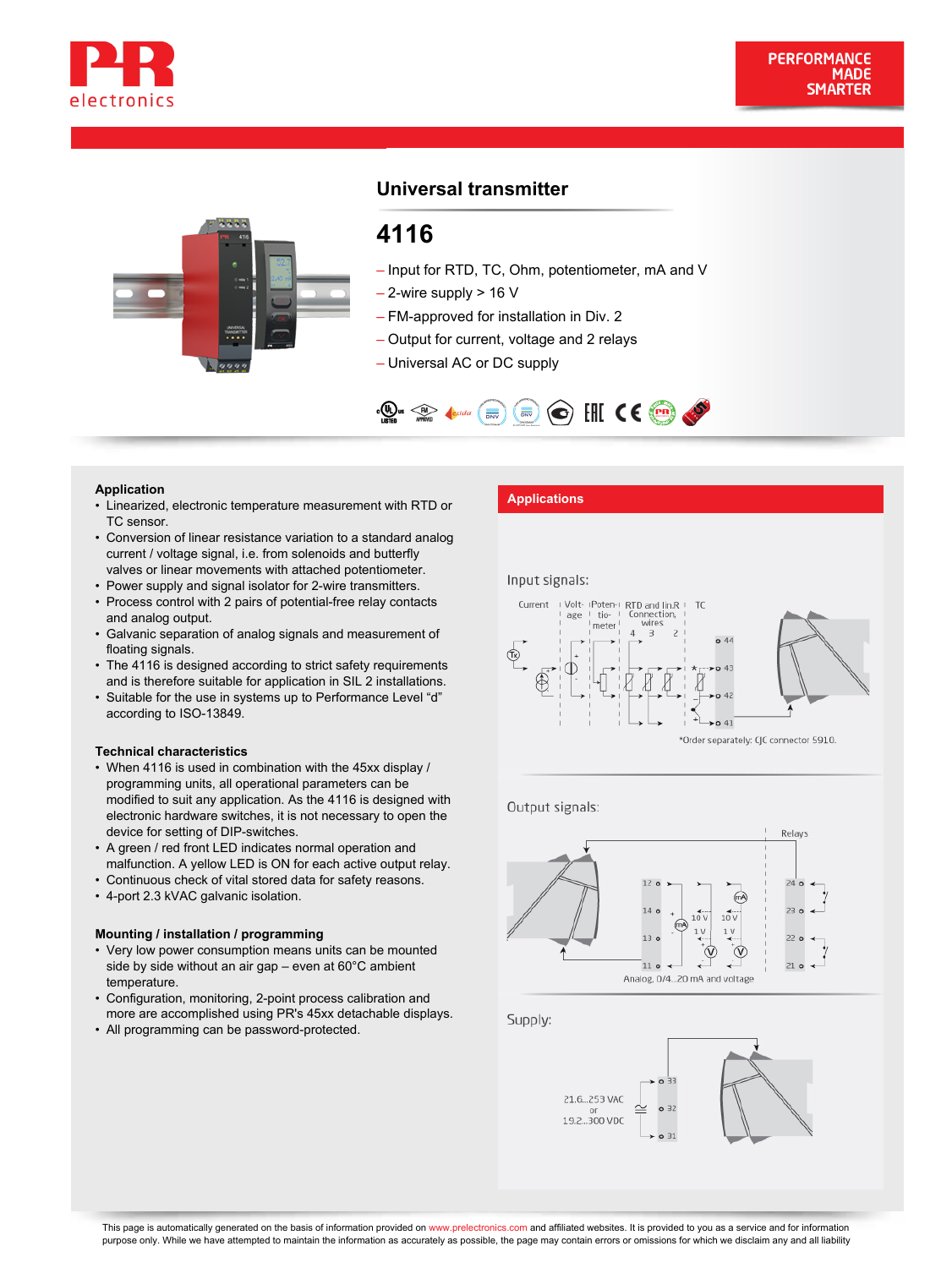#### Order:



# **Environmental Conditions**

# **Mechanical specifications**

| Dimensions (HxWxD) w/ 4501/451x 109 x 23.5 x 116 / 131 mm |               |
|-----------------------------------------------------------|---------------|
|                                                           |               |
| Weight incl. 4501 / 451x (approx.) 190 g / 205 g          |               |
|                                                           |               |
|                                                           | stranded wire |
|                                                           |               |
|                                                           |               |
|                                                           |               |
|                                                           |               |
|                                                           |               |

### **Common specifications**

| <b>Supply</b> |              |
|---------------|--------------|
|               |              |
|               | 19.2.300 VDC |
|               |              |
|               |              |
|               |              |

## **Isolation voltage**

| VAC (basic) |
|-------------|

#### **Response time**

| Temperature input (090%,             |  |
|--------------------------------------|--|
|                                      |  |
| mA / V input (090%, 10010%) ≤ 400 ms |  |

#### **Auxiliary supplies**

| interfaces |
|------------|
|            |

| Extended EMC immunity: NAMUR |  |
|------------------------------|--|
|                              |  |

### **Input specifications**

| <b>RTD input</b>                  |                     |
|-----------------------------------|---------------------|
|                                   | Pt300/400/500/1000: |
|                                   | Ni50/100/120/1000;  |
|                                   | Cu10/20/50/100      |
|                                   |                     |
|                                   |                     |
| Effect of sensor cable resistance |                     |
|                                   |                     |
|                                   |                     |
|                                   |                     |
| Linear resistance input           |                     |
|                                   |                     |

**Potentiometer input**

| <b>TC</b> input                                |                    |
|------------------------------------------------|--------------------|
|                                                | W3. W5. LR         |
| Cold junction compensation                     |                    |
| (CJC) via ext. sensor in                       |                    |
|                                                | 28 70°C $\leq$ 2°C |
|                                                |                    |
|                                                |                    |
| Sensor error current: When                     |                    |
|                                                |                    |
| <b>Current input</b>                           |                    |
|                                                |                    |
| Programmable measurement ranges 020 and 420 mA |                    |
|                                                |                    |
| Sensor error detection: Loop                   |                    |
|                                                |                    |

Potentiometer min....max............................... 10 Ω...100 kΩ

| Voltage input                                           |  |
|---------------------------------------------------------|--|
|                                                         |  |
| Programmable measurement ranges 0/0.21, 0/15, 0/210 VDC |  |
|                                                         |  |

### **Output specifications**

### **Current output**

| Programmable signal ranges 020/420/200/204 mA   |                             |
|-------------------------------------------------|-----------------------------|
|                                                 |                             |
|                                                 |                             |
|                                                 |                             |
| NAMUR NE43 Upscale/Downscale 23 mA / 3.5 mA     |                             |
| Output limitation, on 420                       |                             |
|                                                 |                             |
| Output limitation, on 020                       |                             |
|                                                 |                             |
|                                                 |                             |
| Voltage output                                  |                             |
|                                                 |                             |
| Programmable signal ranges 0/0.21; 0/15; 0/210; |                             |
|                                                 | 10.2/0; 51/0; 102/0 V       |
|                                                 |                             |
| <b>Relay output</b>                             |                             |
|                                                 |                             |
|                                                 | error, Latch, Power and Off |
|                                                 |                             |
|                                                 |                             |
|                                                 |                             |
| Max. DC current, resistive                      |                             |
|                                                 |                             |

# **Observed authority requirements**

### **Approvals**

| EU RO MR Type Approval MRA000000Z |
|-----------------------------------|
|                                   |